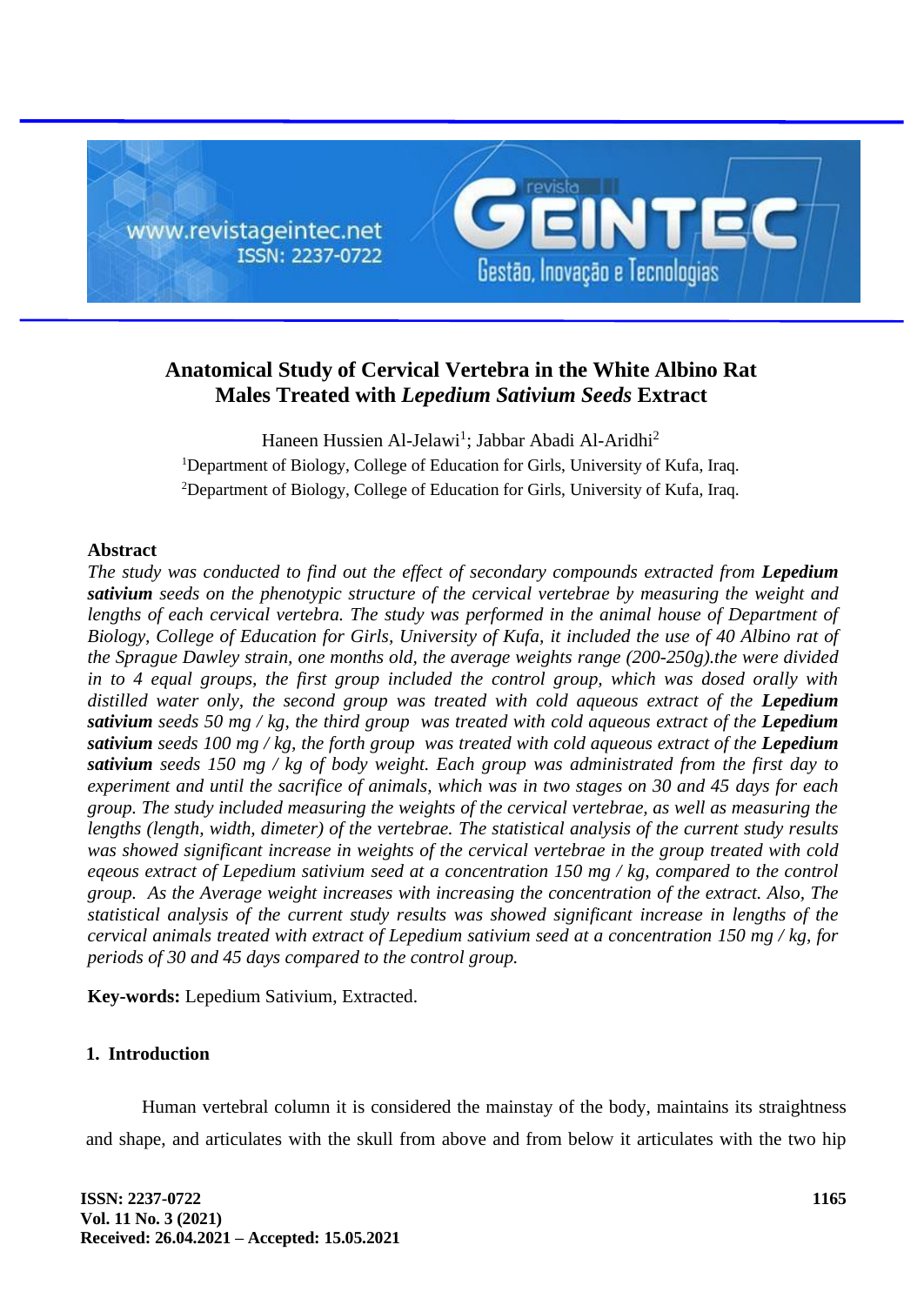bones, which in turn are connected to the lower extremities **[20]**. It arises from somite's that form the axial mesodermal structures located on each side of the neural tube **[18]**. it is considered from irregular bones where it forms with the sternum and ribs the axial skeleton and it is composed of about 2 / 5th of the height of the body and the average length in males is 71cm and in females 61cm, consists of 33 bones called vertebrae It is divided into five regions **(the cervical region, the Thoracic region, the lumber region, the sacrum region and the coccyx [3].**

The cervical region of the spine consists of seven vertebrae and six intervertebral discs, extending from the base of the skull to the top of the torso **[11]**. Its main functions include support and promote movement of the head and neck **[10].** And it is divided into two parts: the upper part of the cervical intervertebral region is made up of the atlas and the axis **[12]**, and these two vertebrae are completely different from the rest of the cervical vertebrae**[1]**, where the atlas vertebra is the only vertebra that lacks a vertebral body, which is a ring of bones consisting of a thick anterior arch and posterior arch is slender and two transvers process, between which there is a transvers foramen and two prominent lateral masses **[14]**. On each lateral mass there is an upper and lower joint. The superior articular facet is a concave renal shape and is facing up and inward. It articulates with the nuchal canals to support the base of the skull called this type of articular articulation. The altenooccipital joint, which is responsible for 50% of the cases of head rotation, while the anterior articular facet is flat and relatively downward and inward, articulating with the upper sides of the axis and is known as the alteno-axial joint responsible for 50% of bending and stretching **[15]**. The second cervical vertebra is the axis, unlike the atlas, as it contains a large vertebral body from which a large, tooth-shaped bony protrusion arises. The atlas with its upper articular sides, convex upward and outward As for the lower part of the cervical spine, it consists of the remaining five cervical vertebrae which are very similar to each other in most anatomical features, as it has a very small vertebral body whose posterior height is greater than the front part is concave on the upper side and convex from the bottom and has non-defined bony protrusions on the lateral edges It articulates at two joints called Luschka that add to it more stability and prevent spinal slippage **[4].** The cervical vertebrae have many characteristics that distinguish them from the thoracic and lumbar vertebrae, the most prominent of which is that the spinous process of the cervical vertebrae is cleft, which increases the surface area for muscle binding **[17].** Another feature is that the presence of one transversal opening in each transverse protrusion surrounding the arterioles and vertebral veins with the exception of the seventh cervical vertebra **[31]**.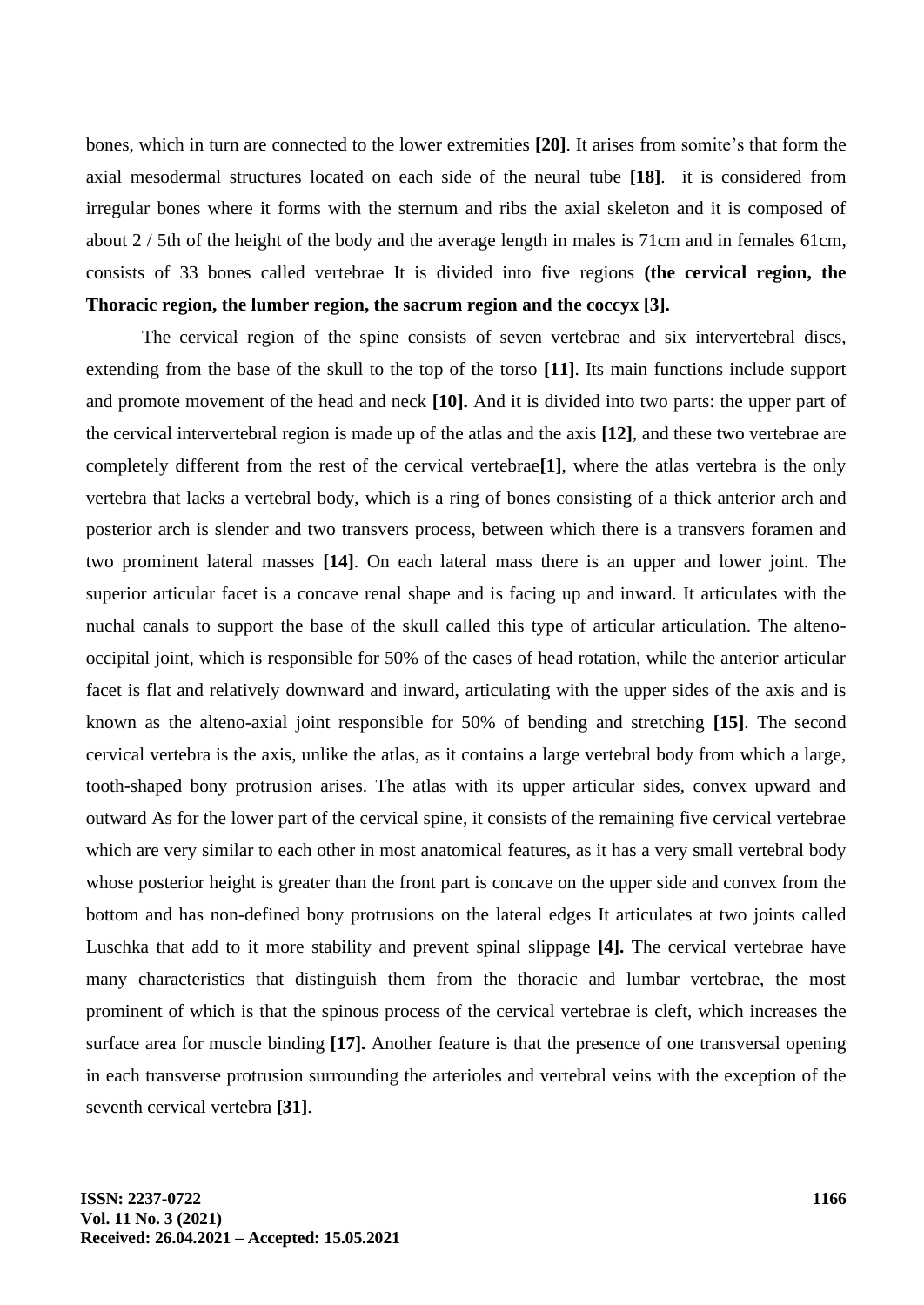The cress plant is a fast-growing, herbaceous annual plant that bears lobed, full, square or compound leaves **[25]**. It belongs to the bassicaceae family known scientifically as *Lepidium sativum*, it reaches a length of up to 50 cm. It grows spontaneously on the edge of rivers and lakes **[9]**. Its flowers are small white; its seeds are the main part of it. Triangular oval in shape and tapered at one end, soft to the touch, about 3-4 mm long and 1-2 mm wide **[26].** It is a rich source of protein, dietary fiber, omega-3 fatty acids, iron and other essential nutrients and phytochemicals **[28]**. This plant is widely used in folk medicine to treat highly active airway disorders such as asthma **[23]**, bronchitis and cough, and is also used as a good mediator for healing and healing fractures in the skeleton **[29]**., cress seed extract is an anti-bacterial diuretic, an expectorant, an antibacterial and a stimulant for the digestive system, and it can also act as an anti-rheumatic **[5].** Each serving of raw cress seeds contains 32 calories, 2.3mg of protein, 4.4mg of sugar, 0.7mg of fat and 1.1mg of fiber and it does not contain cholesterol but when consuming large amounts **[30]**, it prevents iodine from being absorbed in the thyroid gland because it contains giotrogens. Thus, it leads to hypothyroidism, and it may also cause digestive problems in some people who have sensitivity towards it **[21]**.

### **2. Methodology**

#### **1. Preparing the Cold Aqueous** *L.sativium* **Seeds Extract**

The preparation of cold aqueous *L.sativium* seeds extract was according to the method of **[6].**

#### **2. Animals for the Experience**

In this study, male albino rats of the Sprague dawley type were used. The number of 40 rats were purchased from the Faculty of Science / University of Kufa at the age of one month and the weight ranges between 200-250 g), then they were transferred to the animal house of the College of Education for Girls, University of Kufa and it was divided into 4 groups of each group included 10 rats for the purpose of the study The animals were placed in aluminum cages, suitable for raising animals. The floor of the cages was covered with Sawdust, to be replaced twice a week with **(5)** rats in each cage with the availability of appropriate laboratory conditions for them from The temperature was (25 ° C) regulated by the air conditioner and the average daily lighting of the room was 13 hours of light and 11 hours of darkness **[7].** The animals were given water and animal feed intended for them (concentrated feed of wheat flour, soybeans, corn, and animal protein). Free during the study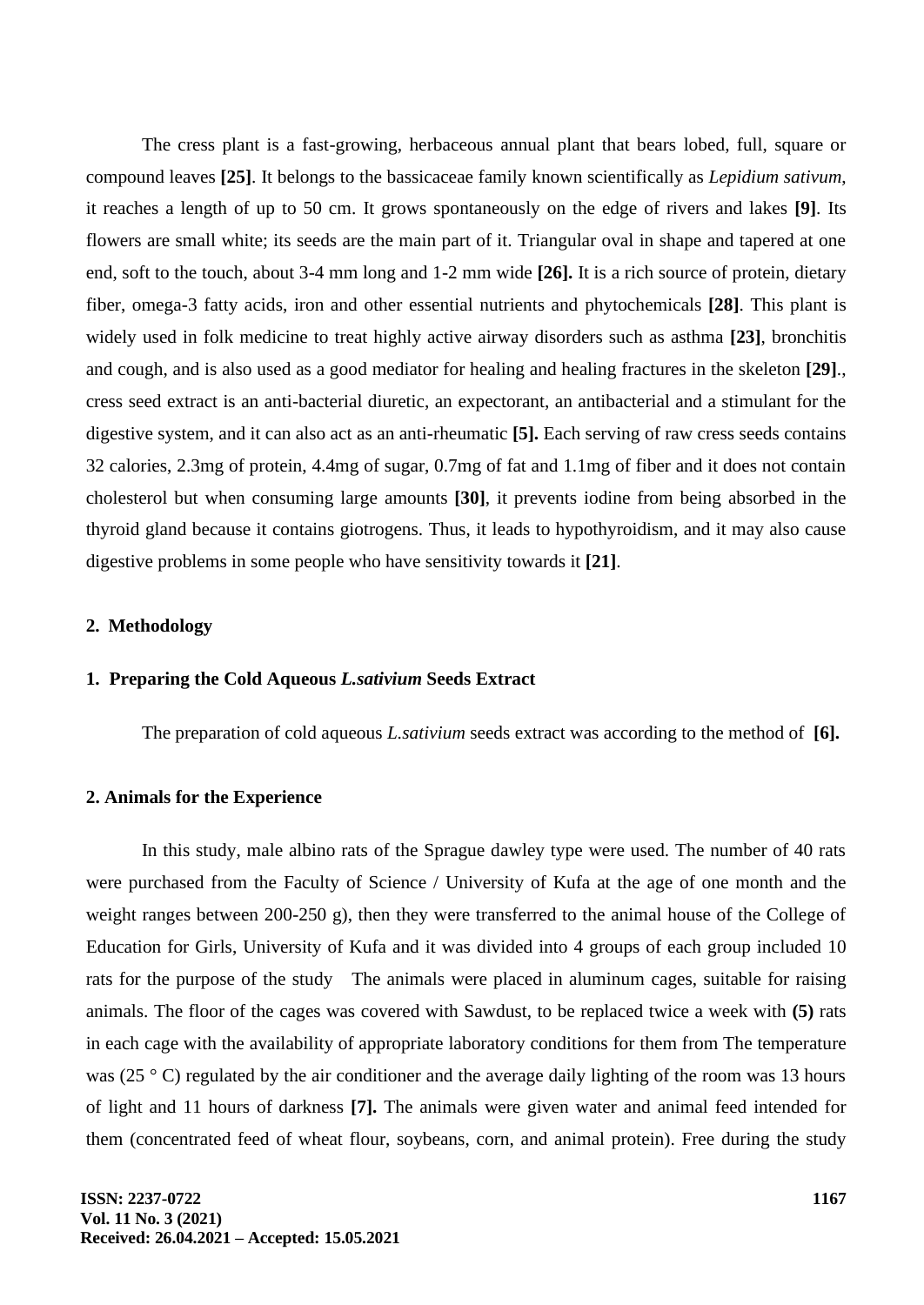period and the animals were left for a week for the purpose of acclimatization. Before starting the experiment, the laboratory animals were examined by a specialized veterinarian to ensure their safety from disease

### **3. Experimental Groups of the Study**

The first group / included 10 white males were divided into 5 males who were sacrificed after 30 days and 5 others were sacrificed after 45 days after the experiment. This group was considered the control group. The second group / included 10 males who were dosed orally with Cress extract, concentration 50, from the first day until the end of the experiment. The third group / included 10 males who were dosed orally with cress extract, concentration of 100, from the first day until the end of the experiment. The fourth group / also included 10 males who were dosed orally with cress extract, concentration of 150, from the first day until the end of the experiment.

# **4. Animal Sacrifice and Extraction of Vertebrae**

At the beginning of the experiment, the weights of the animals were taken for all the treatments, and after the end of the 30-day period, 24 hours after the last oral dose, half of the animals (white rats) from each treatment were sacrificed (5) rats. As for the rest of the animals, they were also sacrificed after the end of the period. After the two periods, the animals were weighed and numbed with diethyl ether (Ether). The anesthetized animals were placed on a dissection plate (cork) and fixed with staples. Then the dissection process began with special dissection tools by making an incision from the dorsal side to directly access the spine, after extracting the spine. It was cut into four areas, then the cervical region was taken and placed in NAOH sodium hydroxide for 24 hours, after which it was placed in boiling water for a few minutes with monitoring in order to get the vertebrae free of muscles, ligaments and cartilage after which each vertebra was weighed and its lengths were measured (length, width and Qatar) using a digital measuring tool (Vernier).

#### **5. The Statistical Analysis of the Study**

The results of the laboratory work were subjected to microscopic examination using the ANOVA11 test in order to extract the arithmetic mean of the primary data and the standard deviation,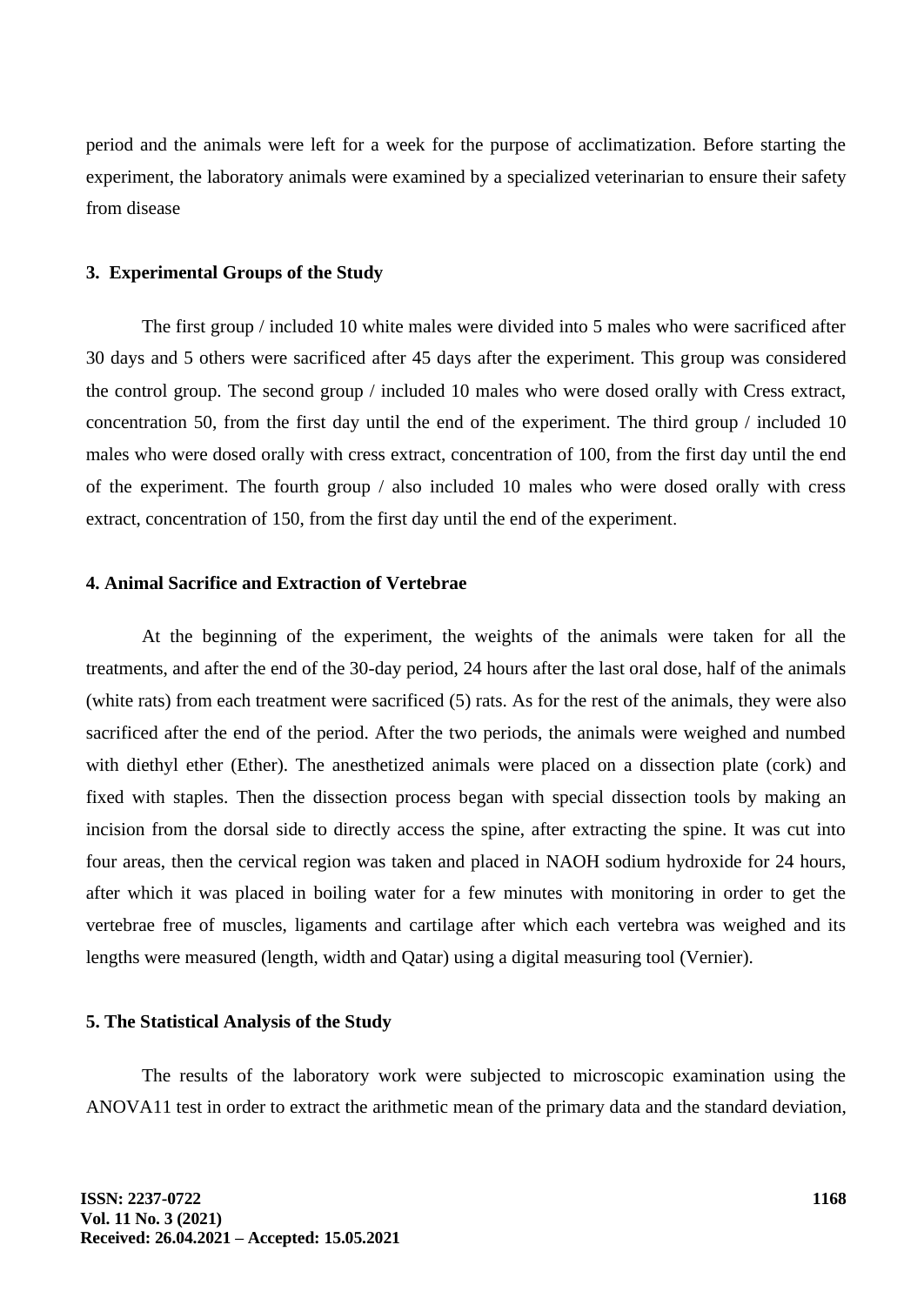after which a one-way ANOVA analysis was adopted to compare the rates of calibration between groups and within each group over time and LSD was the least significant difference **[32]**.

# **3. Results**

The results of the current study revealed a significant increment  $(P< 0.01)$  in the weight of the Atlas, Axis and Cervical vertebrae in the treatment group with the aqueous extract of *Lepedium sativium* seeds concentration 150 in comparable to the control group and other experimental groups. Also, the results of the current study revealed a significant increment (P< 0.01) in the lengths (length, width and diameter) of the three vertebrae (Atlas, Axis and cervical vertebrae) vertebrae in the treatment group with the aqueous extract of *Lepedium sativium* seeds concentration 150 in comparable to the control group.

| <b>Groups</b><br>of<br><b>Study</b>                    | Atlas vertebra<br>$M \pm SD$<br>45 day<br>30 day |                    | Axis vertebra<br>$M \pm SD$<br>30 day | 45 day            | <b>Cervical vertebra</b><br>$M \pm SD$<br>30 day<br>45 day |                   |
|--------------------------------------------------------|--------------------------------------------------|--------------------|---------------------------------------|-------------------|------------------------------------------------------------|-------------------|
| <b>Control</b><br>group                                | $0.265 \pm 0.004$                                | $0.274 \pm 0.003$  | $0.244 \pm 0.003$                     | $0.254 \pm 0.003$ | $0.21 \pm 0.002$                                           | $0.216 \pm 0.004$ |
| L.<br>sativium<br>extract<br>group<br>$(50)$ mg/<br>kg | $0.343 \pm 0.002$                                | $0.336 \pm 0.003$  | $0.334 \pm 0.003$                     | $0.324 \pm 0.002$ | $0.256 \pm 0.003$                                          | $0.265 \pm 0.002$ |
| L.<br>sativium<br>extract<br>group<br>(100)<br>mg/kg   | $0.355 \pm 0.002$                                | $0.342 \pm 0.004$  | $0.363 \pm 0.003$                     | $0.334 \pm 0.003$ | $0.275 \pm 0.002$                                          | $0.284 \pm 0.002$ |
| L.<br>sativium<br>extract<br>group<br>(150)<br>mg/kg   | $*0.384\pm0.003$                                 | $*0.385 \pm 0.002$ | $*0.373 \pm 0.002$                    | $*0.374\pm0.002$  | $*0.293 \pm 0.002$                                         | $*0.294 + 0.002$  |
| <b>LSD</b><br>P < 0.05                                 | 0.108                                            | 0.102              | 0.111                                 | 0.109             | 0.062                                                      | 0.066             |

Table 1 - Effect of *L.sativium* Seeds Extract on the Weigh of the Cervical Vertebrae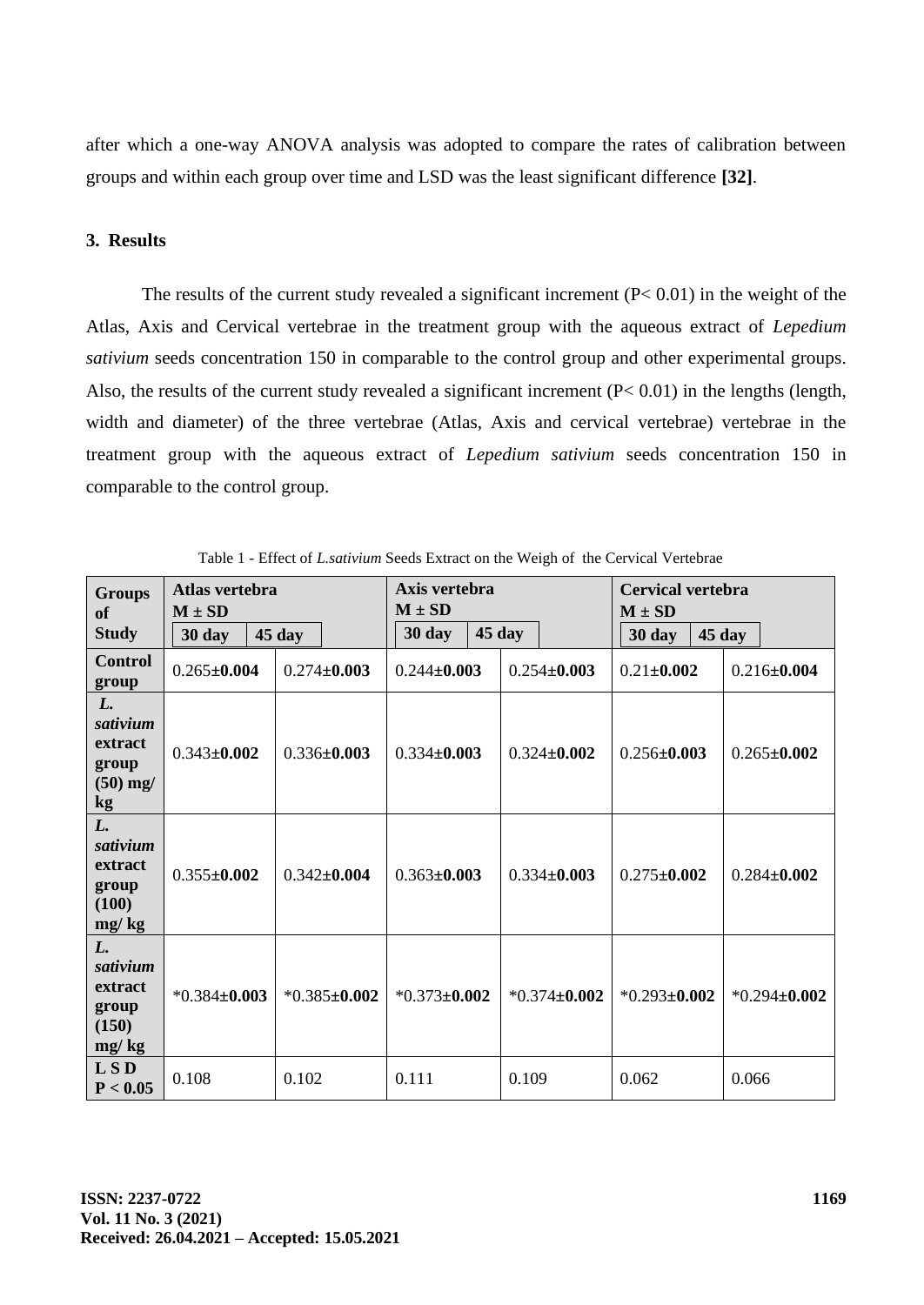| <b>Groups of</b><br><b>Study</b>              | Atlas vertebra<br>$M \pm SD$<br>45<br>30<br>day<br>day |                                     | Axis vertebra<br>$M \pm SD$<br>30<br>day | 45<br>day            | <b>Cervical vertebra</b><br>$M \pm SD$<br>30 day | $45 \mathrm{day}$     |
|-----------------------------------------------|--------------------------------------------------------|-------------------------------------|------------------------------------------|----------------------|--------------------------------------------------|-----------------------|
| <b>Control</b><br>group                       | $6.64 \pm 0.01$                                        | $6.74 \pm 0.01$<br>$\boldsymbol{9}$ | $9.33 \pm 0.0$<br>$\overline{2}$         | $9.44 \pm 0.0$<br>22 | $5.64 \pm 0.0$<br>$\mathbf{2}$                   | $5.75 \pm 0.02$<br>7  |
| L. sativium<br>extract<br>group(50)<br>mg/kg  | $7.96 \pm 0.02$<br>6                                   | $8.15 \pm 0.03$<br>$\mathbf{2}$     | $9.64 \pm 0.0$<br>22                     | $9.86 \pm 0.0$<br>20 | $6.82 \pm 0.0$<br>20                             | $6.93 \pm 0.02$<br>3  |
| L. sativium<br>extract<br>group(100)<br>mg/kg | $8.31 \pm 0.02$<br>6                                   | $8.52 \pm 0.01$<br>6                | $9.74 \pm 0.0$<br>11                     | $9.93 \pm 0.0$<br>23 | $6.84 \pm 0.0$<br>20                             | $7.08 \pm 0.01$<br>7  |
| L. sativium<br>extract<br>group(150)<br>mg/kg | $*8.33 \pm 0.0$<br>27                                  | $*10.06\pm0.$<br>031                | $*9.84 \pm 0.$<br>031                    | $*10.15\pm$<br>0.027 | $*7.95 \pm 0.$<br>028                            | $*8.05 \pm 0.0$<br>29 |
| $\overline{L}$ SD<br>P<<br>0.05               | 1.5                                                    | 2.7                                 | 0.44                                     | 0.67                 | 1.33                                             | 1.22                  |

Table 2 - Effect of L. Sativium Seeds Extract on the Length of the Cervical Vertebrae

Table 3 - Effect of L. Sativium Seeds Extract on the Width of the Cervical Vertebrae

| <b>Groups of</b><br><b>Study</b>              | Atlas vertebra<br>$M \pm SD$       |                                      | Axis vertebra<br>$M \pm SD$ |                       | <b>Cervical vertebra</b><br>$M \pm SD$ |                       |
|-----------------------------------------------|------------------------------------|--------------------------------------|-----------------------------|-----------------------|----------------------------------------|-----------------------|
|                                               | 30 day                             | $45 \text{ day}$                     | 30 day                      | 45 day                | 30 day                                 | $45 \text{ day}$      |
| <b>Control group</b>                          | $9.45 \pm 0.02$                    | $9.54 \pm 0.016$                     | $7.45 \pm 0.$<br>02         | $7.53 \pm 0.0$<br>30  | $6.64 \pm 0.0$<br>1                    | $6.72 \pm 0.0$<br>48  |
| L. sativium<br>extract group<br>$(50)$ mg/kg  | $10.26 \pm 0.02$<br>$\overline{2}$ | $11.53 \pm 0.02$<br>7                | $7.63 \pm 0.$<br>016        | $7.85 \pm 0.0$<br>24  | $7.08 \pm 0.0$<br>34                   | $7.21 \pm 0.0$<br>74  |
| L. sativium<br>extract group<br>$(100)$ mg/kg | 10.33<br>±0.023                    | $12.54 \pm 0.02$<br>$\boldsymbol{4}$ | $7.67 \pm 0.$<br>019        | $7.95 \pm 0.0$<br>24  | $7.15 \pm 0.0$<br>32                   | $7.25 \pm 0.0$<br>32  |
| L. sativium<br>extract group<br>$(150)$ mg/kg | $*10.54\pm0.0$<br>24               | $*12.74\pm0.0$<br>26                 | $*7.82 \pm$<br>0.016        | $*8.13 \pm 0.$<br>021 | $*7.25 \pm 0.$<br>024                  | $*7.46 \pm 0.$<br>026 |
| L S D P < 0.05                                | 0.9                                | 2.8                                  | 0.31                        | 0.54                  | 0.55                                   | 0.63                  |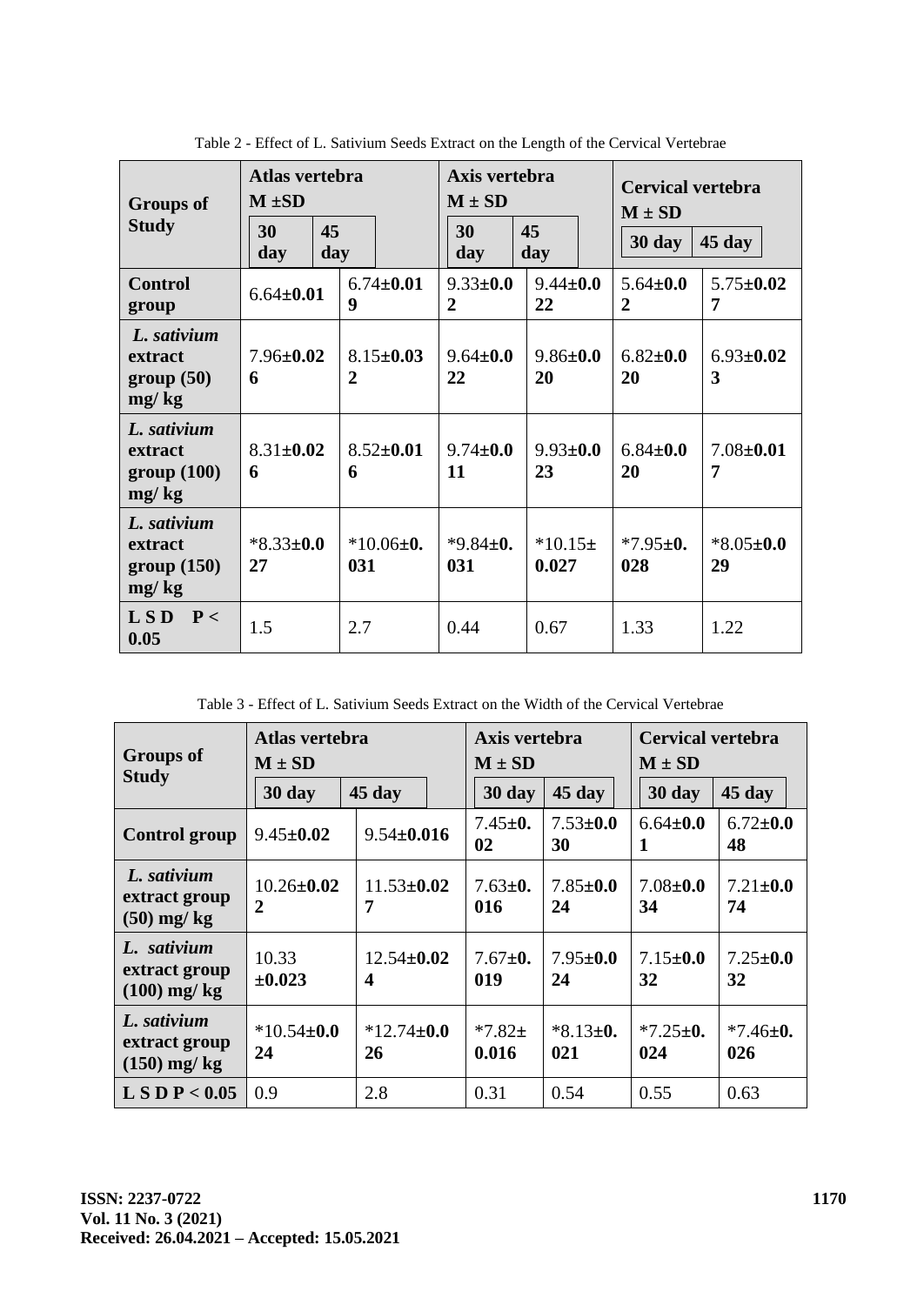| <b>Groups</b><br><sub>of</sub><br><b>Study</b>       | Atlas vertebra<br>$M \pm SD$<br>30 day | 45 day            | Axis vertebra<br>$M \pm SD$<br>30<br>45<br>day<br>day |                   | <b>Cervical vertebra</b><br>$M \pm SD$<br>45 day<br>30 day |                  |
|------------------------------------------------------|----------------------------------------|-------------------|-------------------------------------------------------|-------------------|------------------------------------------------------------|------------------|
| <b>Control</b><br>group                              | $4.64 \pm 0.01$                        | $4.56 \pm 0.056$  | $3.25 \pm 0.02$                                       | $3.34 \pm 0.029$  | $3.55 \pm 0.03$                                            | $3.63 \pm 0.027$ |
| L.<br>sativium<br>extract<br>group<br>(50)<br>mg/kg  | $4.79 \pm 0.021$                       | $4.96 \pm 0.036$  | $3.67 \pm 0.031$                                      | $3.76 \pm 0.025$  | $3.92 \pm 0.022$                                           | $4.05 \pm 0.013$ |
| L.<br>sativium<br>extract<br>group<br>(100)<br>mg/kg | $4.82 \pm 0.026$                       | $5.26 \pm 0.027$  | $3.72 \pm 0.034$                                      | $4.12 \pm 0.024$  | $3.95 \pm 0.021$                                           | $4.20 \pm 0.011$ |
| L.<br>sativium<br>extract<br>group<br>(150)<br>mg/kg | $*4.85 \pm 0.028$                      | $*5.44 \pm 0.021$ | $*3.94\pm0.016$                                       | $*3.96 \pm 0.018$ | $*4.15 \pm 0.031$                                          | $*4.37\pm0.013$  |
| LSD<br>P < 0.05                                      | 0.15                                   | 0.77              | 0.45                                                  | 0.55              | 0.54                                                       | 0.63             |

Table 4 - Effect of L. Sativium Seeds Extract on the Dimeter of the Cervical Vertebrae



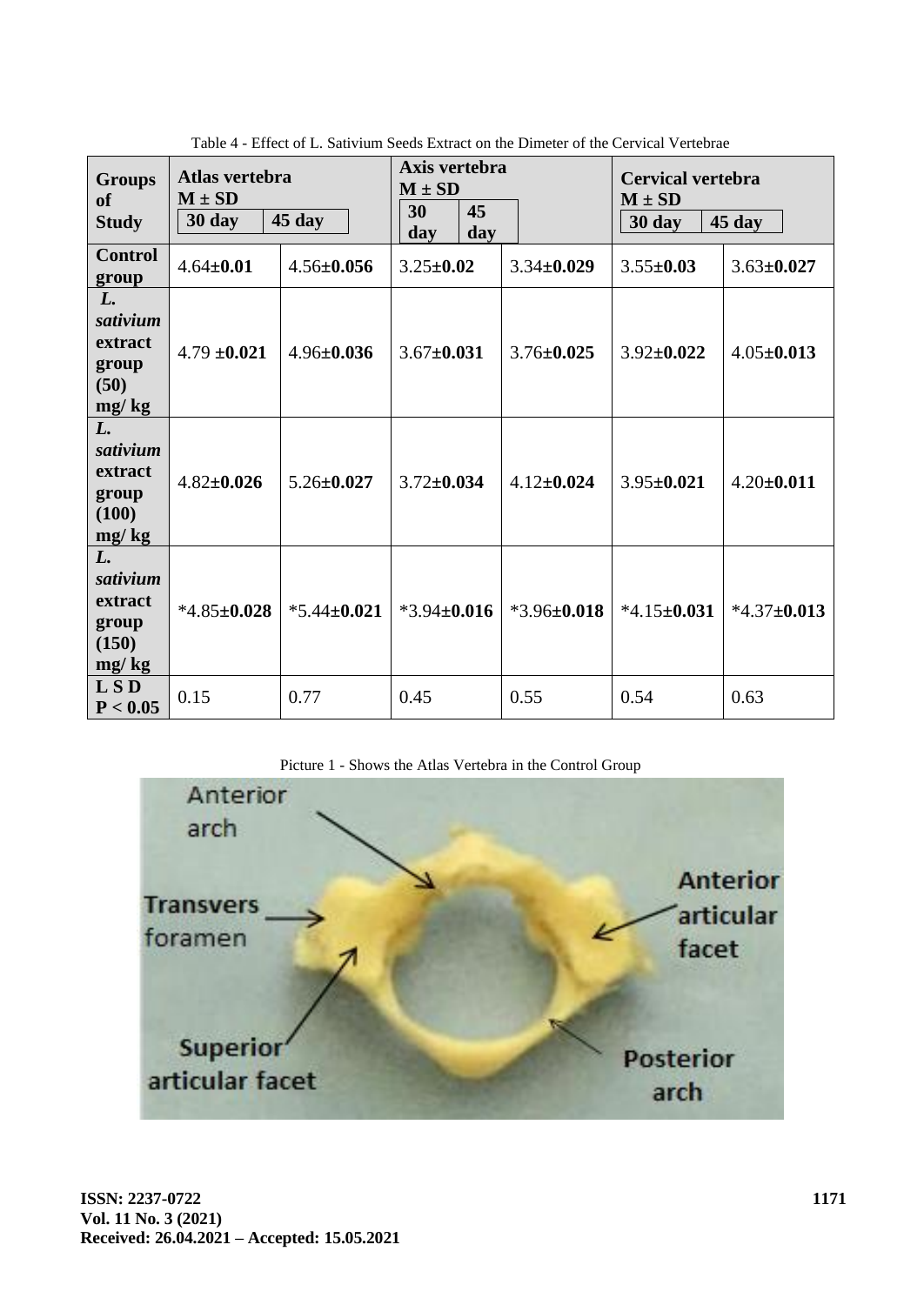

Picture 2 - Shows the Axis Vertebra in the Control Group

Picture 3 - Shows the Cervical Vertebra in the Control Group



Picture 4 - Shows the Atlas Vertebra Treated with *L. Sativium* Extract for 30 Day

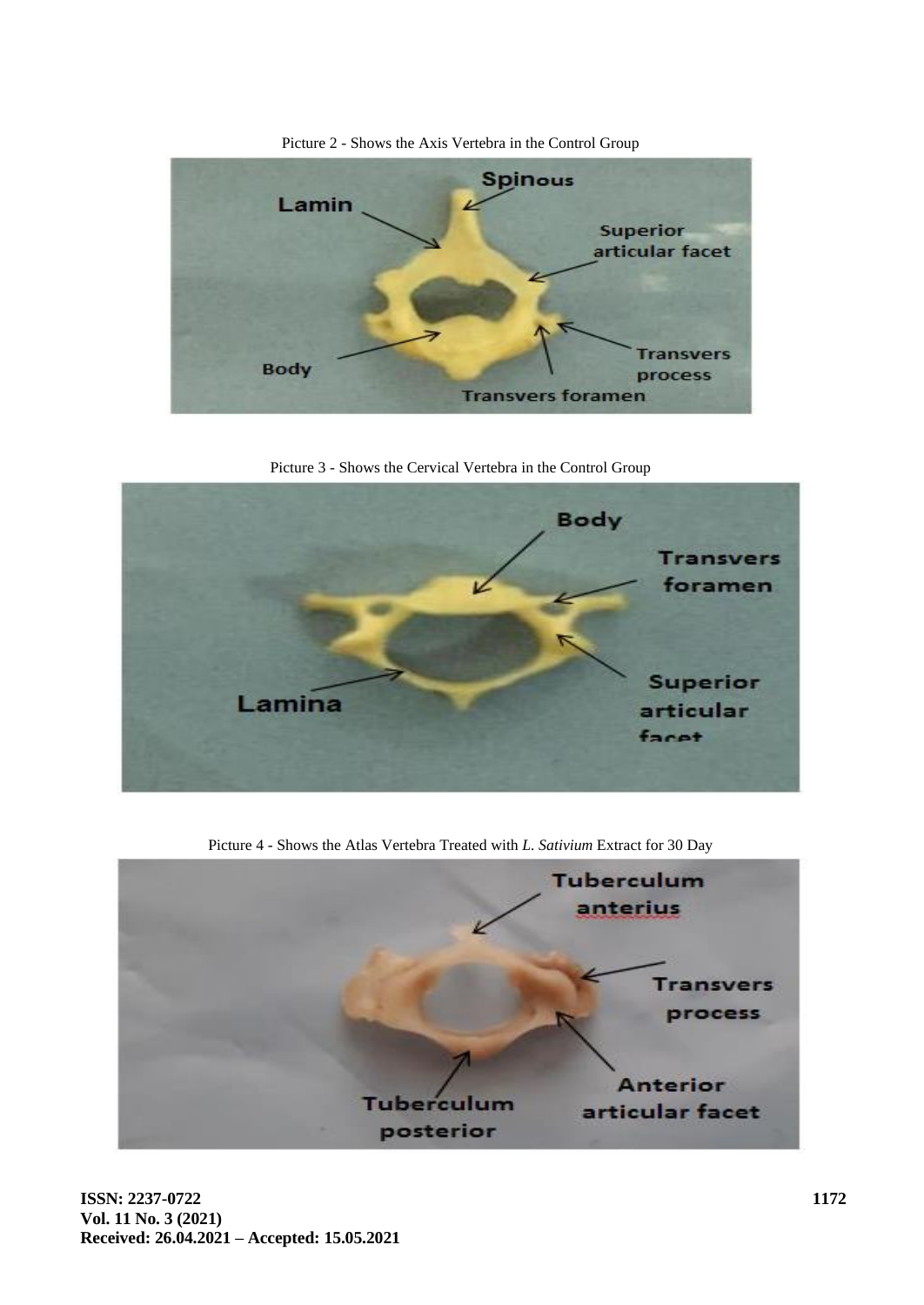

Picture 5 - Shows the Axis Vertebra Treated with *L. Sativium* Extract for 30 Day

Picture 6 - Shows the Cervical Vertebra Treated with *L. Sativium* Extract for 30 Day



Picture 7 - Shows the Atlas Vertebra Treated with *L. Sativium* Extract for 45 Day

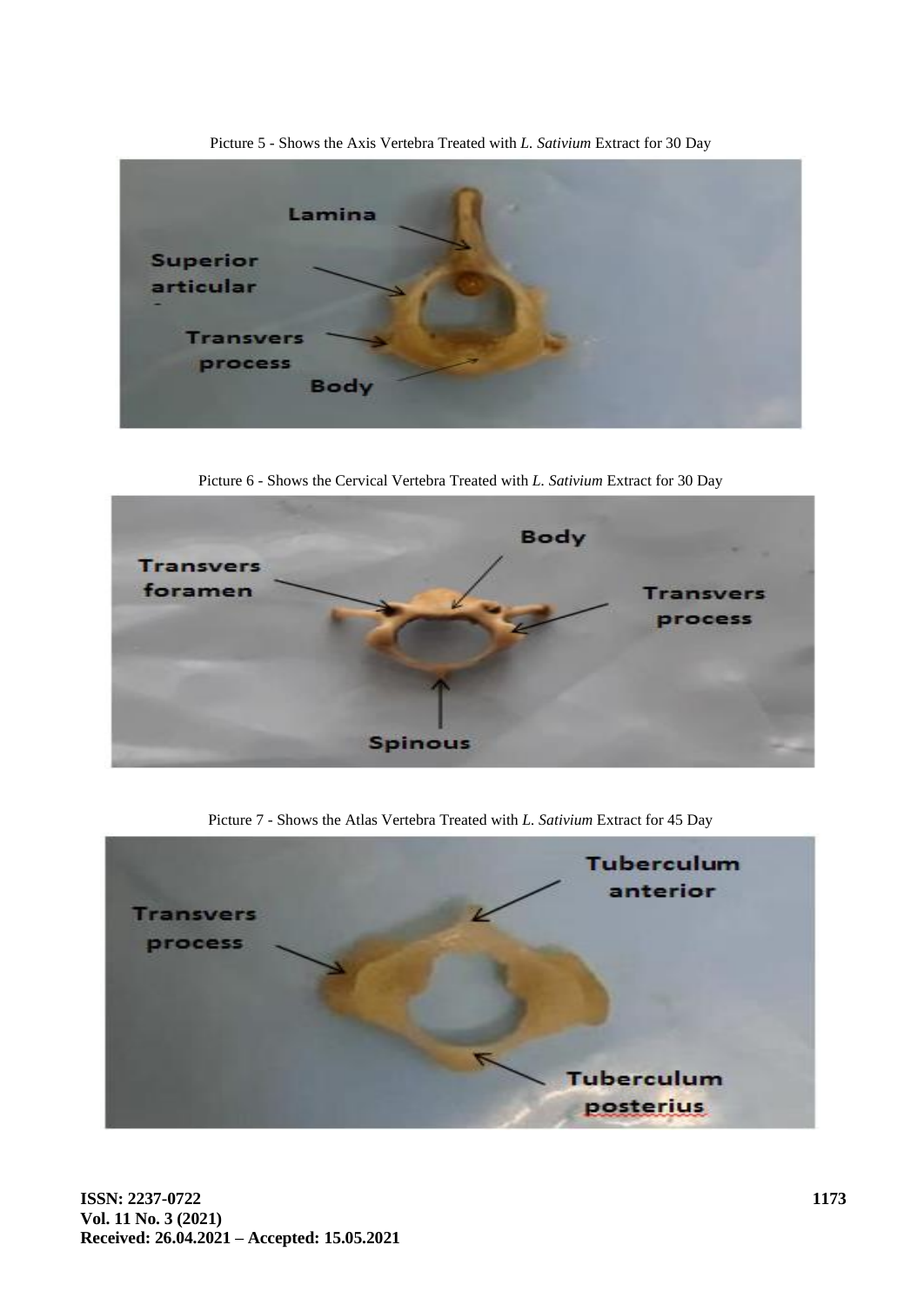

Picture 8 - Shows the Axis Vertebra Treated with *L. Sativium* Extract for 45 Day

Picture 9 - Shows the Cervical Vertebra Treated with *L. Sativium* Extract for 45 Day



### **4. Discussion**

The dosage with cold aqueous extract of *L.sativium* seeds caused a significant raise in the weight of the cervical vertebrae , this result is consistent with findings **[27]**. which showed that there was a significant increase in bone weights when consuming *Pomegranate pee* extract at concentration of 50 mg/ kg of body weight for a period of 90 days and once a day, as it was proved that the *Pomegranate peel* extract improves the bone mass and it prevents the mineral density from being too low and also leads to reduction in osteoclasts and resorption. Also, The current study agreed with **[19]**, which confirmed a significant increase in bone mass in mice fed with grape seed extract for a period of 6 weeks. The study also agreed with **[24]**, who confirmed the presence of a significant increase in the weight of the bones of mice treated with *Lycium Chinese root* extract at a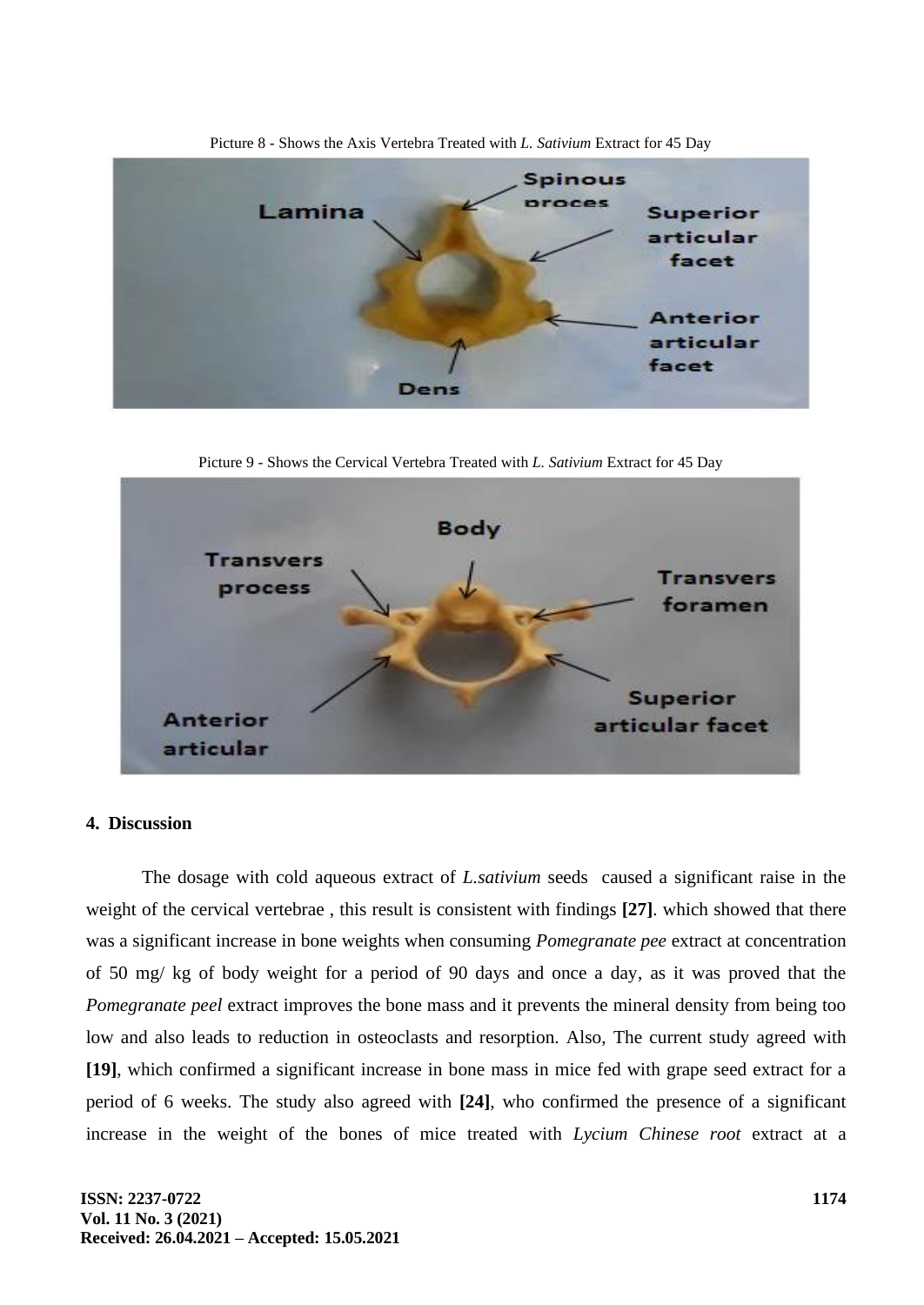concentration of 10 and 50 mg/ kg for a period of 8 weeks, where it was observed that the bone mineral density was significantly higher compared to the control group. And the. The reason is that the extract prevents loss of mineral density by promoting differentiation and proliferation of osteoblasts. The reason for the increase in bone weight and density may be due to the content of cress seeds rich in calcium known to be an important nutrient that promotes bone mineralization and prevents resorption and thus increase their density and the ability of these seeds to increase serum, alpha-linolenic acid in the liver, docosahexaenoic acid and eicosapentaenoic acid, which have been shown to have beneficial effects on Bones **[8]**. Or perhaps its seeds contain high amounts of vitamin C, which is known to be an essential catalyst for collagen formation, the important component in the base material of bone, as it reduces oxidative stress and resorption of the bones, increases their density and protects them from inflammation and later fractures **[2]**. Also, the results of the current study showed a significant increase in the dimensions (length, width, and diameter) of the cervical vertebrae in the group treated with the cold aqueous extract of cress seeds Lepedium sativium seeds extract, at a concentration of 150 mg/ kg, at periods of 30 and 45 days, compared to the control group, and this is consistent with the study **[16]**.

### **5. Conclusion**

The eqouse extract of *L.sativium* seeds showed a significant effect on cervical vertebra, due to the preventive and anti-oxidative potentianlities of its chemical contituents, the study recommend to use the extract of *L. sativium* as a dietary complement or may be a natural remedy.

# **References**

Ahmed, A.J.A., Saleem, A., Sukayna, J.M. (2018). Immune Response in Pregnant Women Infected with Acute Vaginal Abscess Caused by Staphylococcus Aureus and Trichomonas Vaginalis, JCDR/2018/35653.11643 *12*(6), DC51-DC55.

Ali M, Rumman A. Gas Chromatography-Mass Spectrometry (GC-MS) Analysis of Extracted Oil from Whole Garden Cress (Rashaad) Seeds. *American journal of engineering research,* 2018; 7(4): 01 -08.

Assefa, N., & Yosief, T. (2003). Human Anatomy and Physiology (Lectures Notes). *Ephti*, 428.

Czervionke, L., (2011). Cervical spine Anatomy, *Imaging Painful Spine Disorders - Expert Consult,* 7: 2-11.

Doke, S., & Guha, M. (2014). Scholars Research Library Garden cress (Lepidium sativum L) Seed - An Important Medicinal Source: *A Review. J. Nat. Prod. Plant Resour, 4(1), 69–80.*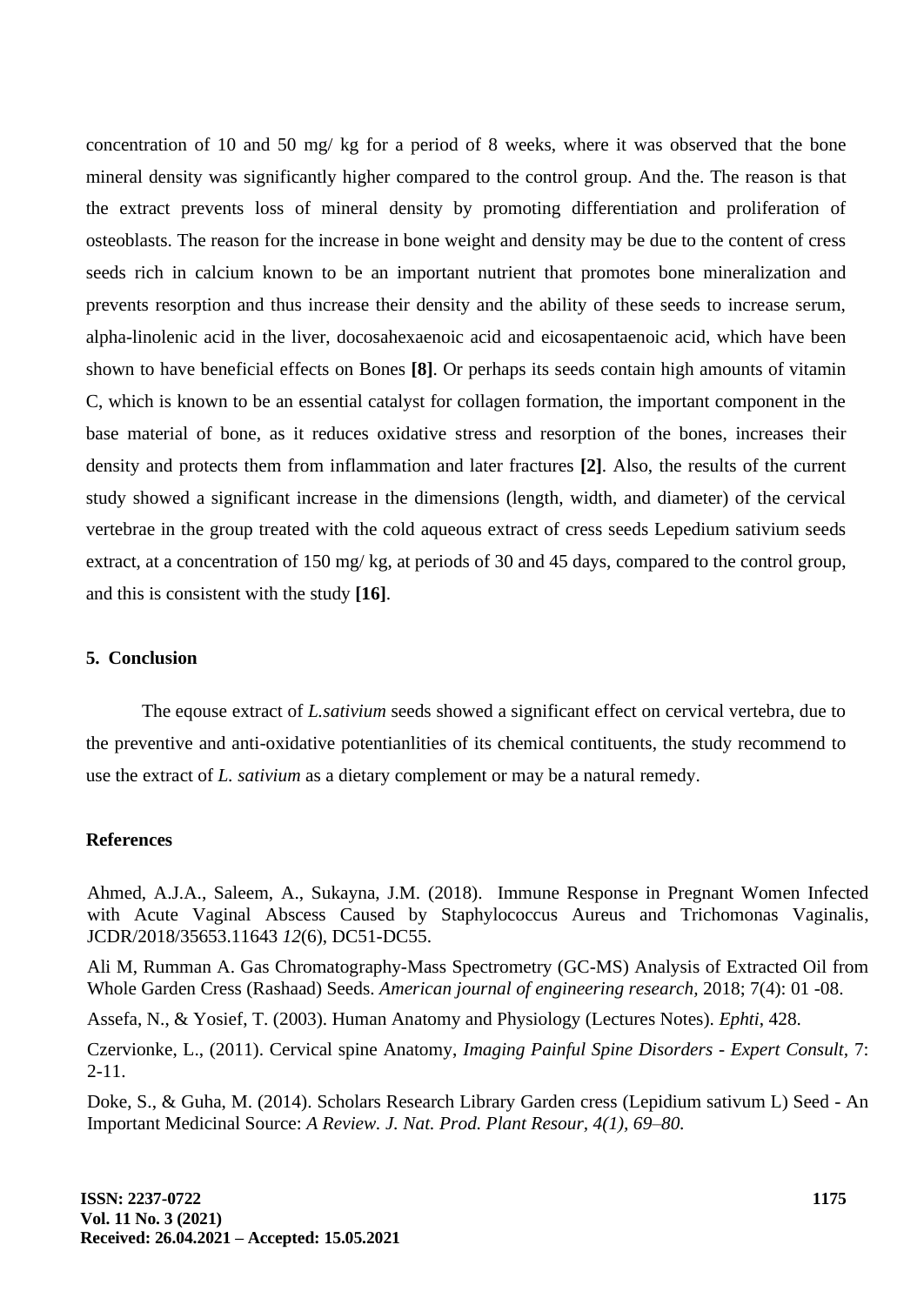Eddouks, M., Maghrani, M., Zeggwagh, N.A and Michel, J. B (2005): Study of the hypoglycaemic activity of Lepidium sativum L. aqueous extract in normal and diabetic rats. *J Ethnopharmacol., 97*(2): 391-5.

El-Missiry, M.A., & El Gindy, A.M. (2000). Amelioration of alloxan induced diabetes mellitus and oxidative stress in rats by oil of Eruca sativa seeds. *Annals of Nutrition and Metabolism*, *44*(3), 97–100.

Elshal, M.F., Almalki, A.L., Hussein, H.K., & Khan, J.A. (2013). Synergistic antiosteoporotic effect of Lepidium sativum and alendronate in glucocorticoid-induced osteoporosis in Wistar rats. *African journal of traditional, complementary, and alternative medicines: AJTCAM*, *10*(5), 267–273.

Ensaf, Saleh Abar and Jabbar Abadi Alaridhi (2019). Study of the Effect of Aqueous Extract of (Ginger) *Zingiber Officinale Rosco* in the Histological Structure of Prostate Gland of White Male Rabbits *Oryctolagus Cuniculus. Plant Archives,* 19(Supplement 1), 293-298*.*

Frost, B.A., Camarero-Espinosa, S., & Foster, E.J. (2019). Materials for the Spine: Anatomy, Problems, and Solutions. *Materials (Basel, Switzerland)*, *12*(2), 253.

Hassan, A.K. & Mohammed, J.A. (2020). The study 0f side effect of levanofloxacin on histological structure of brain in white rats mal. *SYLWAN journal, 164*(5), 2020, 186-190.

Hawraa F. Al-Baghdad and Mohammed, A. Jabbar (2019). Study of histological and embryonic change in chicken embryos treated with hot water ginger extract. *Forensic medicine &toxicology.*

Jabbar, A.M. Al.& Methak, A.A. (2016). The Histological structure of Thyroid gland and the relationship between the hyperthyroidism and totalprotein, albumin, globulin, liver enzymes and some minerals deficiency. *IJPRIF, 9*(8), 189-196.

Jabbar, E.M.& Noor, M.H. (2018). The Effect of Cirprofloxacin (CPX) on the Histological Structure of Albino Rabbit Ovary. *Journal of Global Pharma Technology* 2018; 10(03):498-508.

Juma A.B. (2007). The effects of Lepidium sativum seeds on fracture-induced healing in rabbits. *MedGenMed: Medscape general medicine*, *9*(2), 23.

Kaiser, J.T., Reddy, V., & Lugo-Pico, J.G. (2020). Anatomy, Head and Neck, Cervical Vertebrae. In *Stat Pearls.* Stat Pearls Publishing.

Kaplan, K.M. Spivak, J.M. Bendo, J.A. (2005). Embryology of the spine and associated congenital abnormalities. *Spine J*. *5*(5), 564-76.

Kojima, K., Maki, K., Tofani, I., Kamitani, Y., & Kimura, M. (2004). Effects of grape seed proanthocyanidins extract on rat mandibular condyle. *Journal of Musculoskeletal Neuronal Interactions*, *4*(3), 301–307.

Mahadevan, V. (2018). Anatomy of the vertebral column, *Surgery, 36*(7): 327-332.

Manjari, D., & Neeraj, K. (2016). Nutritional importance of Lepidium sativum L. (Garden cress/ Chandrashoor): A Review. *And Analytical Research*, *5*(1), 2016–152.

Mohammad Abul Hossain, (2018). "Significance of the Structure of Human Skeleton*.*" *American Journal of Medical Sciences and Medicine*, *6*(1), 1-4. doi: 10.12691/ajmsm-6-1-1

Mushattat, S.J., & Alaridi, J.A. (2018). Effect of cold water extract Zingiber *officinale* on the Histological changes of the Experimental infection of domestic chickens with *Ascaridia galii. Journal of Pharmaceutical Sciences and Research., 12*(1), 2020, 186-190.

Park, E., Jin, H.S., Cho, D.Y., Kim, J., Kim, M.C., Choi, C.W., Jeong, S.Y. (2014). The effect of lycii radicis cortex extract on bone formation in vitro and in vivo. *Molecules*, *19*(12), 19594–19609.